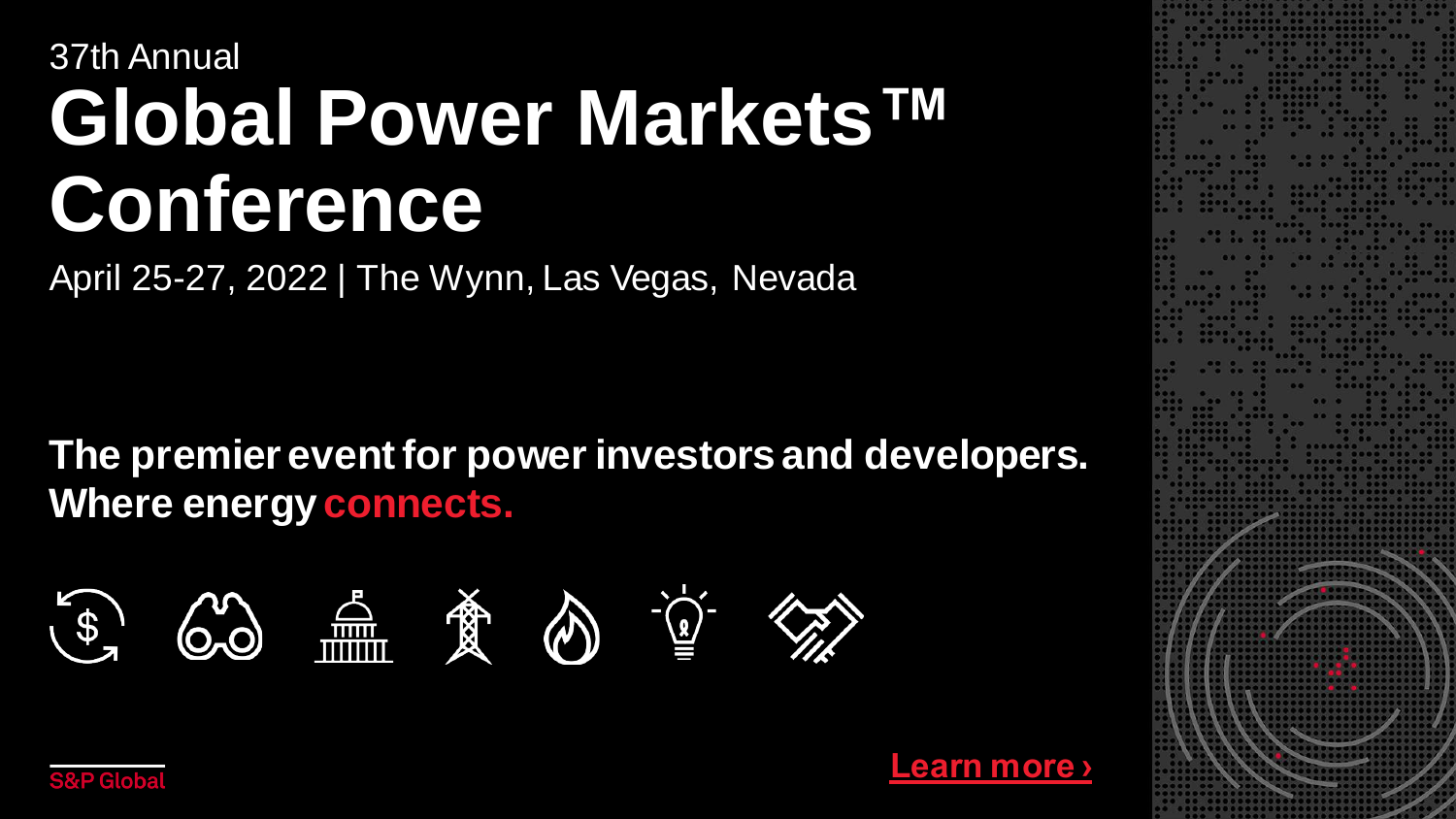# <span id="page-1-0"></span>**Agenda overview**

### **Day 1 — Platts Analytics Workshop + Welcome Reception**

- 12:30 pm **Natural Gas Fundamentals**
- 1:00 pm **LNG Fundamentals**
- 1:30 pm **The Future of North American Electric Power**
- 2:30 pm **Networking and Refreshment Break**
- 3:00 pm **Fast Transition: A Pathway for Net Zero Emissions in North America**
- 3:30 pm **Refreshment Break**
- 4:00 pm **Powering Crypto: The Connection Between Crypto and Power Generation**
- 5:00 pm **Close of Workshop**
- 5:30 pm **Welcome Reception for Conference & Workshop Attendees**
- 6:30 pm **Close of Day One**

### **Day 2 — Global Power Markets™ Conference**

7:30 am **Networking Breakfast** 8:30 am **Welcome Remarks** 8:40 am **FIRESIDE CHAT War, Climate, and the Future** *S&P Global Commodity Insights* 9:15 am **Global Power and Energy Transition Outlook** *S&P Global Commodity Insights* 10:00 am **Networking & Refreshment Break featuring a Coffee Chat with Digital Power Optimization** 10:30 am **Global Power Markets Executive Roundtable** *PwC • GE Energy Financial Services • Duke Energy • Williams • Mitsubishi* 11:45 am **PANEL The Impact of Infrastructure Legislation on US Power Markets**

> *Sidley Austin LLP • Ameresco • Vistra Corporation • ProArch • Avaio Capital*

12:45 pm **Networking Lunch**

### **[Agenda continued ›](#page-2-0)**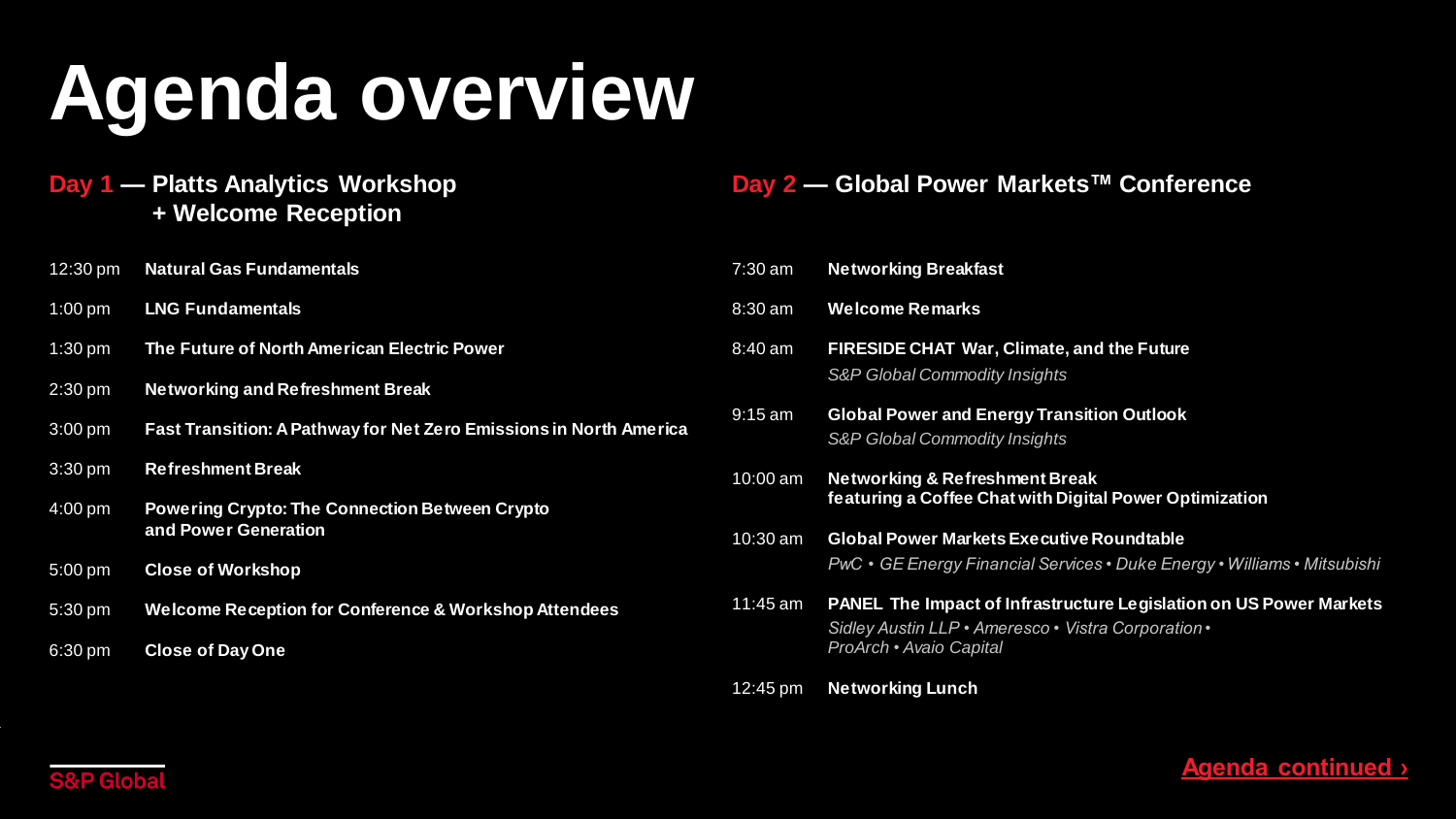# <span id="page-2-0"></span>**Agenda overview (continued)**

### **Day 2 — Global Power Markets™ Conference Day 3 — Global Power Markets™ Conference**

2:00 pm **BREAKOUT SESSION 1** *(choose)*

**PANEL Bridging the Gap: Navigating Short Term Energy Solutions** *Elysian • EthosEnergy • S&P Global Commodity Insights • Wartsila* **PANEL Partnerships for Innovation: Exploring the Innovation Ecosystem**

*Baker Botts • Halliburton Labs • Greentown Labs • Quidnet Energy • ClearnSky*

- 3:15 pm **Networking & Refreshment Break**
- 3:45 pm **BREAKOUT SESSION 2** *(choose)*

### **PANEL Creating the Long-Term Energy Mix**

*McGuire Woods • Hull Street Energy • Exelon • CenterPoint Energy • Black and Veatch • Soltage*

### **PANEL Nuclear Power Innovation, Regulation, and Investment**

*United States Nuclear Regulatory Commission • Nuclear Innovation Alliance • Kairos Power • Vistra Corporation • S&P Global Commodity Insights*

5:00 pm **Global Power Markets™ Cocktail Reception**

6:00 pm **Close of Day Two**

- 8:00 am **Networking Breakfast**
- 8:50 am **Welcome Remarks**
- 9:00 am **PANEL Wholesale Power Markets** *Baker Botts • Federal Energy Regulatory Commission (FERC) • Monitoring Analytics • FTI Consulting*
- 10:15 am **Networking & Refreshment Break**
- 10:45 am **PANEL Climate Tech: What's Next for Investors?** *Wilmington Trust N.A. • Enel North America, Inc. • ARC Energy Research Institute • Clean Energy Ventures • Bank of America Securities*
- 11:45 am **PANEL Global Power Market Investment Trends**

*King & Spalding LLP • Ardian Infrastructure US • Vision Ridge Partners • Denham Capital • ArcLight • Starwood Energy*

1:00 pm **Close of Conference**

**[View the full agenda & speakers ›](https://plattsinfo.spglobal.com/Global-Power-Markets-Conference.html#agenda)**



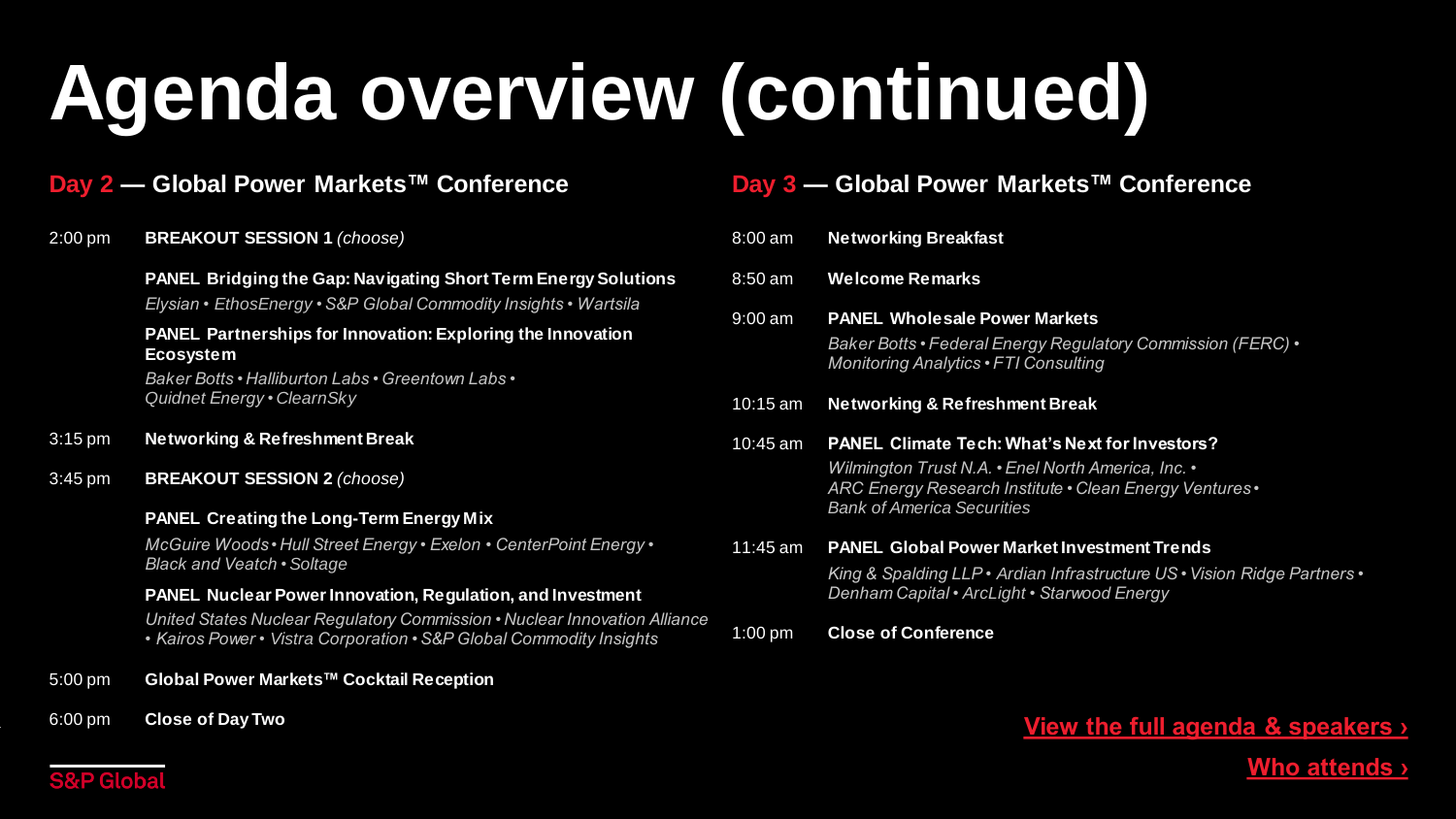# <span id="page-3-0"></span>**Who attends**

## **Companies already registered come from a broad spectrum of energy industry players including:**

investors & financiers • power developers • power producers • generation asset owners • power marketers, wholesalers, & traders • transmission & distribution companies • regulators • law firms • consultants • insurers • OEMs • construction & engineering service companies • technology providers • and more

## **An Anny Minimum**

**[See attending companies ›](https://plattsinfo.spglobal.com/rs/325-KYL-599/images/S%26P%20Global%20Power%20Markets%20Conference%20-%20Attending%20Companies.pdf) [Why attend ›](#page-4-0)**

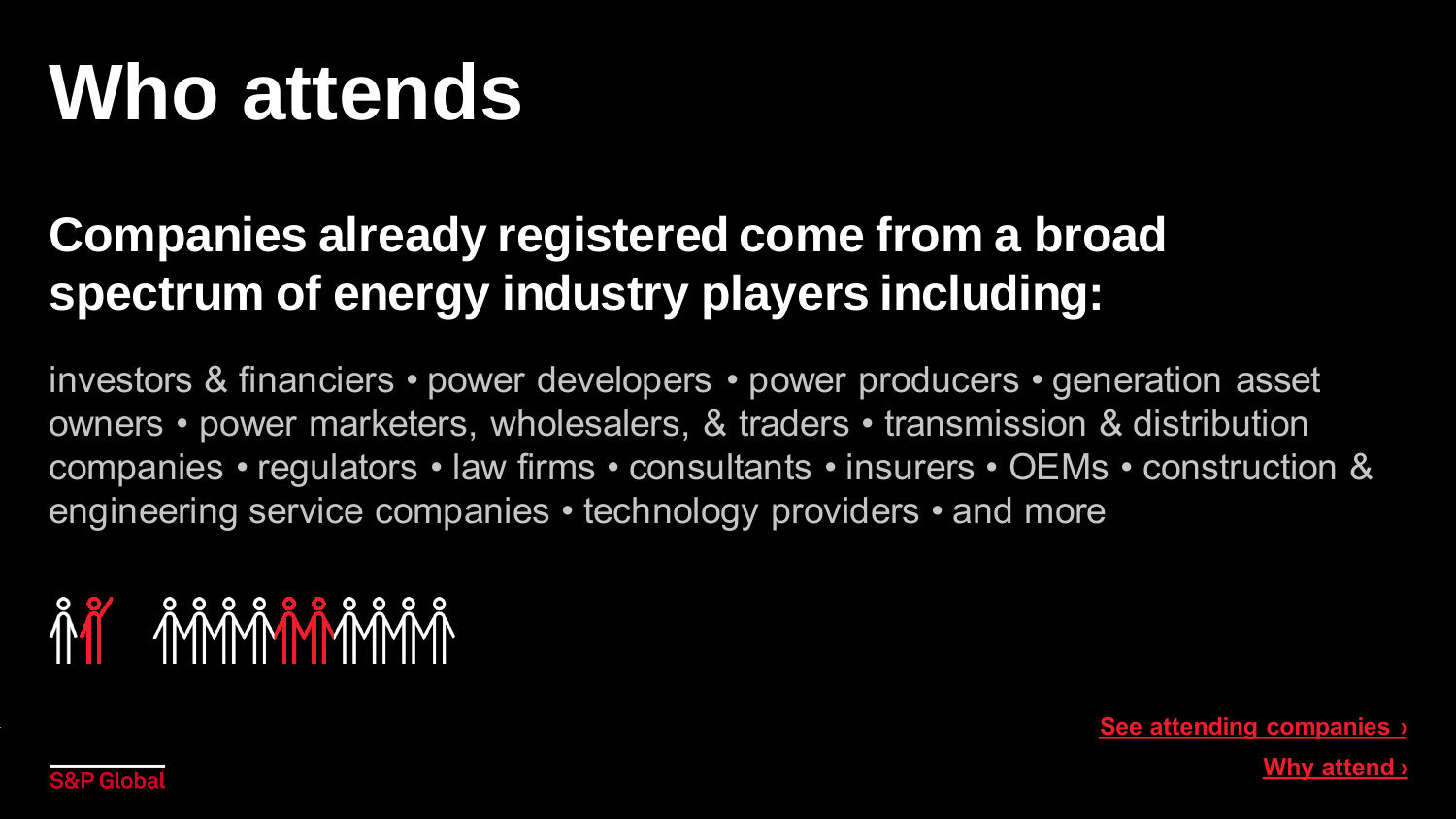# <span id="page-4-0"></span>**Why attend—the event at a glance**

## **Content**



- 3 days of actionable content and power market insights, including hot-topic panel discussions on energy transition, nuclear power, and wholesale power markets
- Customizable 2-day conference agenda with multiple tracks
- 1-day workshop from Platts Analytics

**S&P Global** 

**Speakers**



- 58 high-caliber speakers
- Include senior executives from Ameresco, Duke Energy, Exelon, Williams, GE Energy Financial Services, Hull Street Energy, Vistra Corp, FERC, the US NRC, and many more
- 80% industry leaders, 20% S&P Global
- Interactive Q&A throughout

— 700+ key global decisionmakers in the same place, same time

**Access**

- At least 80% C-Suite, VP, or Director level
- Real-time attendee list leading up to and at the event
- Expansive exhibit hall to connect directly with solution providers and other attendees

## **Networking**



- Industry players invested in lining up their deals for the coming year
- Pre-event networking app to see who's registered and connect 1:1
- AI-powered matchmaking
- 7 hours of onsite networking time built-in, including breakfasts, a luncheon, and 2 networking receptions

**[Network smarter ›](#page-5-0)**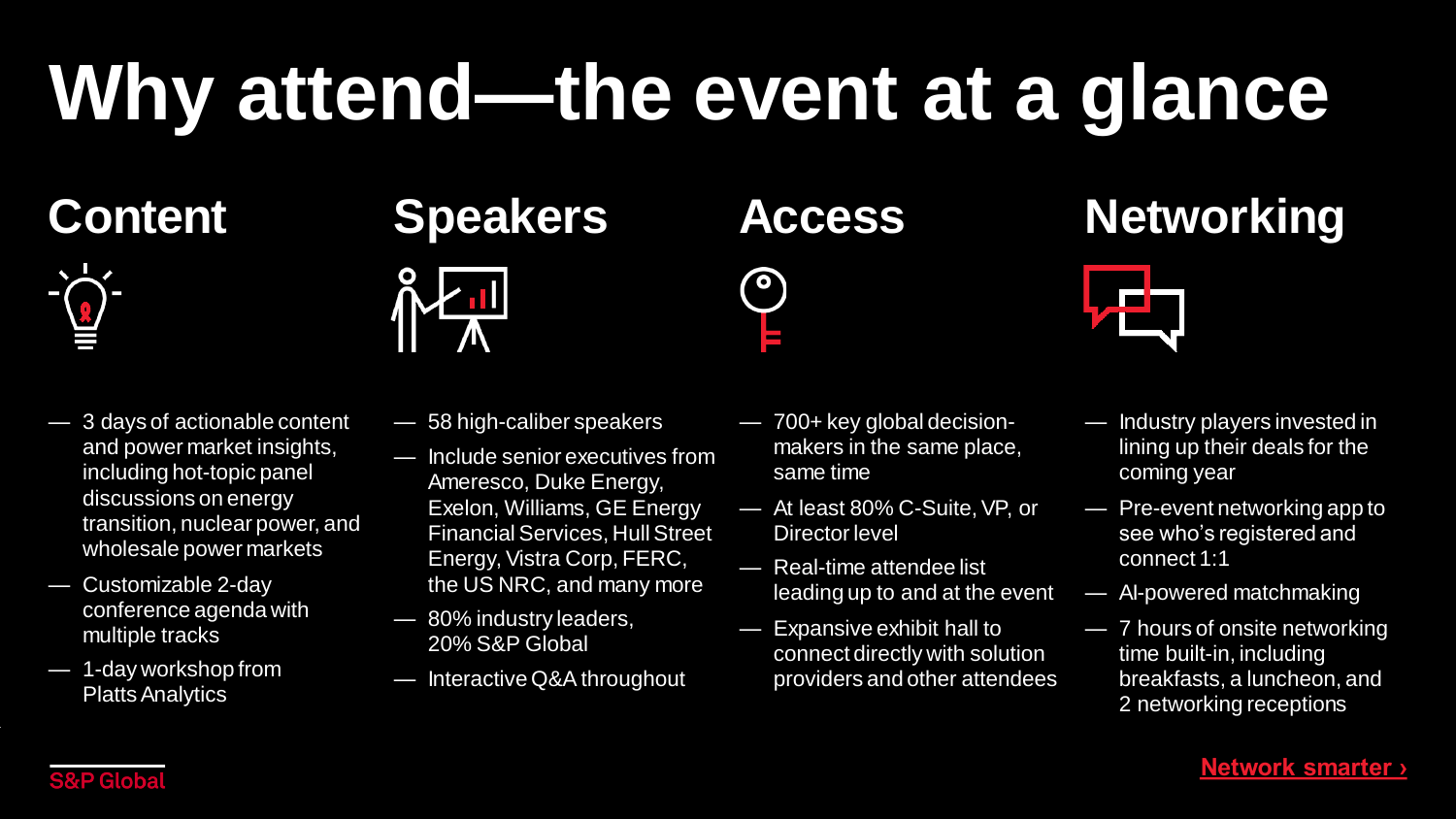# <span id="page-5-0"></span>**Network smarter, not harder**

**Global Power Markets™ Conference is powered by klik technology**

**How energy connects.**



**imi** See who's registered and access the full attendee list 园

Get customized networking opportunity recommendations

- Wearable tech doubles as your badge
- Chil

 $\frac{1}{\sqrt{2}}$ 

Exchange contact information with the click of a button

**[Sponsors ›](#page-6-0)**

**[Learn more ›](https://plattsinfo.spglobal.com/Global-Power-Markets-Conference.html)**

- 圮.
- 蘭

 $\frac{1}{\sqrt{2}}\sum_{n=1}^{n}$ 

Book meetings

Send messages

- ሱξ Download speaker content
	- And much more
		- \* Access included with conference registration.